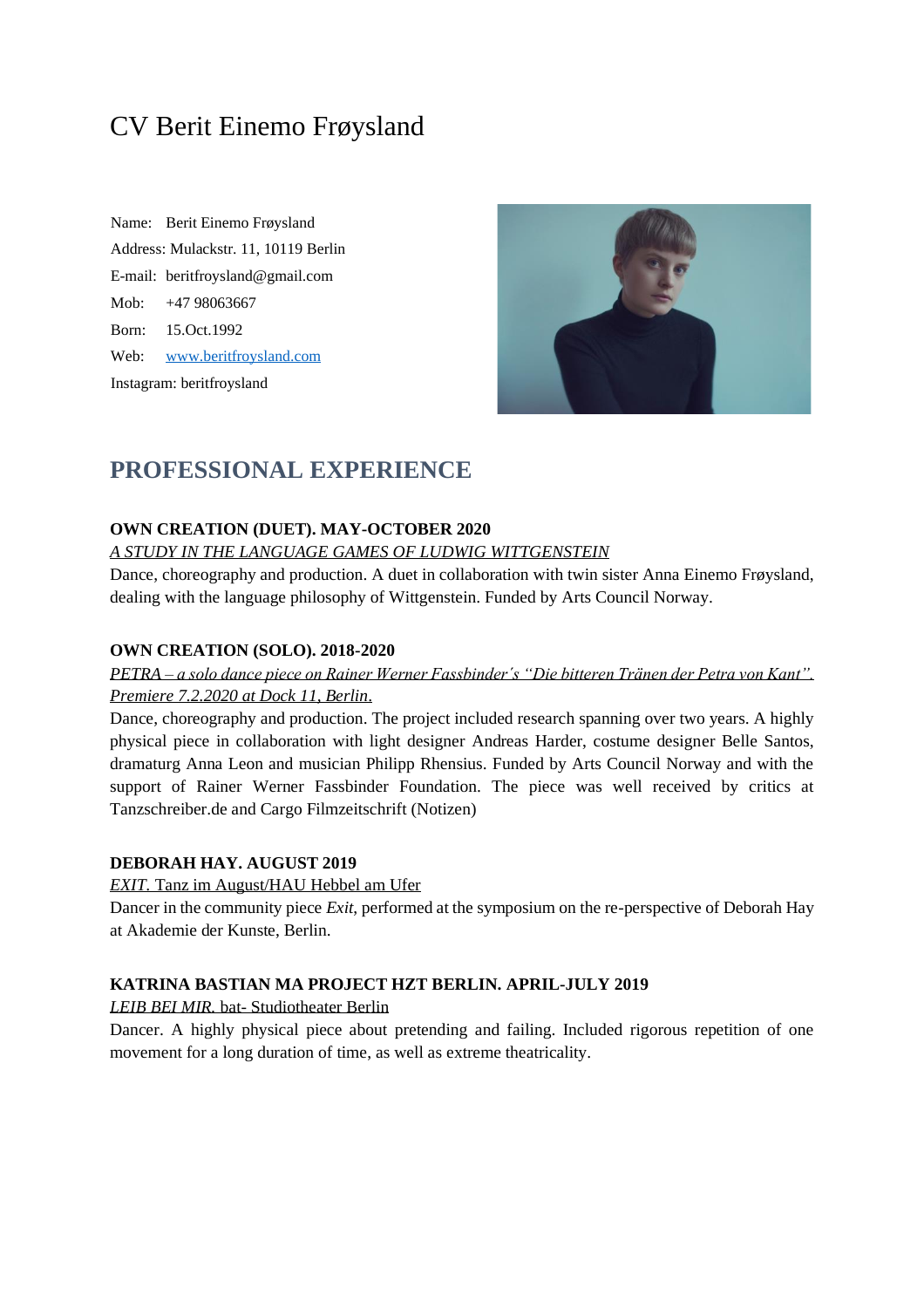### **THE RAFTO PRIZE FOR HUMANITARIAN RIGHTS, NOVEMBER 2018**

*Comissioned 5 minute solo performance for the ceremony concert.* 

*Den Nationale Scene, Bergen, Norway.* 

Dancer and choreographer. Each year, the Rafto Prize awards human rights defenders worldwide. In 2018, the award went to Adam Bodnar from Poland for defending minorities rights and judicial independence. I created and danced a 5-minute solo accompanied by cellist Matias Monsen, playing Bach Cello Suite No.1. Artists at the previous Rafto Concert include Kygo, Morten Harket and Fargespill.

## **JEFF PEDERSEN PRODUCTIONS JULY-AUGUST 2018**

#### *DET GULE TAPETET (The yellow wallpaper) Harastølen, Luster, Norway*

Dancer – main role. This piece was performed sight specific at the spectacular old asylym for mental illness, Harastølen. Being an adaptation of Charlotte Perkins Gilman´s classic feministic short story, the piece had a clear narrative and involved physically interpreting the character´s psychological journey, working with text and movement.

### **MARINA ABRAMOVIC. FEBURARY-MARCH 2018**

#### *THE METHOD.* Henie Onstad Kunstenter, Oslo, Norway

Facilitator/Performer in the interactive installation *The Method*, an exploration of being present in both time and space. The project included training in the workshop and working closely with the public through facilitating the exhibition.

### **SATOSHI KUDO COMPANY. NOVEMBER 2017**

#### *BIO EROSION.* Unfolding Kafka Festival, Bangkok, Thailand

Dancer. Duet with twin sister Anna. Gravitational and off-balance work was a central part of the physical material. Choreographer Satoshi Kudo has worked several years as a rehearsal director for Sidi Larbi Cherkaoui. The piece was invited to perform in Thailand and supported by Iaspis Konstnärsnemnden, Stockholm.

#### **SICILIANO CONTEMPORARY BALLET. JANUARY-JUNE 2017**

Berlin.

Company Dancer. The work included three productions, (*Roma, Arlequin, Viole Somewehere*) as well as performing in videos (such as for the internationally renowned techno artist Marc Houle) and interdisciplinary collaborations (Marina Castan Cabrero, Research Associate at the Royal College of Arts – Textile).

## **EDUCATION**

### **2013-2016 BALETTAKADEMIEN I STOCKHOLM**

Three-year professional dance education with emphasis on ballet and contemporary dance. Also included: acting, voice/singing, jazzdance and hiphop, music knowledge, body-percussion, repertoire (Anne Teresa de Keersmaeker, Ohad Naharin) as well as international exchange at The Danish National School of Performing Arts and internship at DANISH DANCE THEATRE.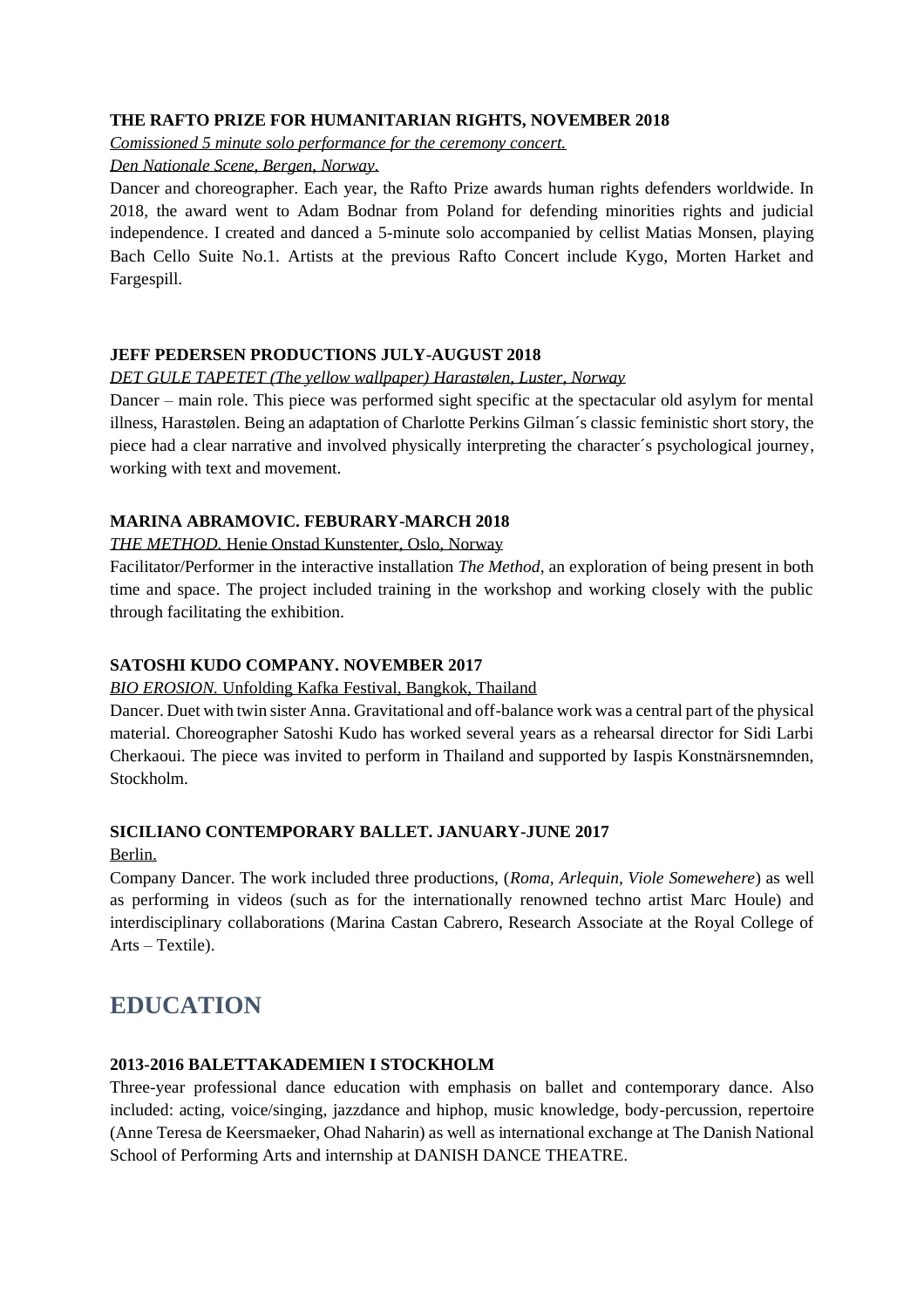### **2012-2013 WESTERDALS SCHOOL OF COMMUNICATION – TEXT AND COPYWRITER.**

1 Year University Degree. The course included artistic and creative writing, scriptwriting for film, as well as art history and independent projects.

#### **2011-2012 SPIN OFF FORSTUDIUM IN DANCE (PRE-PROFESSIONAL)**

Technique training in ballet, contemporary and jazzdance. Improvisation, composition, yoga, pilates, and sight-specific stunts at the National Opera.

#### **1998-2011 ELEMENTARY AND HIGH SCHOOL**

Emphasis on science: maths, chemistry, biology as well as the elite sports program in dance.

## **SCHOLARSHIPS AND AWARDS**

#### **SCHOLARSHIPS FOR ARTISTIC ACTIVITY AND DEVELOPMENT**

- 2019 Furorestipend. Sparebanken Sogn og Fjordane.
- 2017 Miscellaneous Artisic Scholarship for post-graduates. Arts Council Norway
- 2012 Cultural Scholarship of Lærdal Kommune, Norway

#### **TRAVEL SCHOLARSHIPS**

2018 Berlin Senate Culture Department of Europe. 3 Month-Cultural Exchange artistin-residence of the federal state of Berlin for 2019 all disciplines – worldwide (TOKYO, JAPAN). Guest at dance company Co.Yamada Un.

2016 Post-graduate and travel scholarship (Berlin). Fund for Performing Artists Norway

#### **AWARDS/PRICES**

- 2019 "Shooting Star" Red International Dance Film Festival
- 2015 Jury Award for the dance film *Cobweb* at Sogndal Filmfestival
- 2012 Fridtiov Oos´Price for best written nynorsk Norwegian exam in Norwegian Schools 2011.

## **SCREENINGS OF DANCE FILMS**

- 2019 *Snippet* POOL International TanzFilmFestival Berlin
- 2019 *A Study in the Language Games of Wittgenstein* R.E.D Red International Dance Film Festival
- 2015 *Cobweb* Sogndal Filmfestival, ScreenDanceFestival (Dansmuseet Stockholm)

## **WORKSHOPS**

August 2019 Hiroaki Umeda. *Kinethic force Method* Tanzfabrik